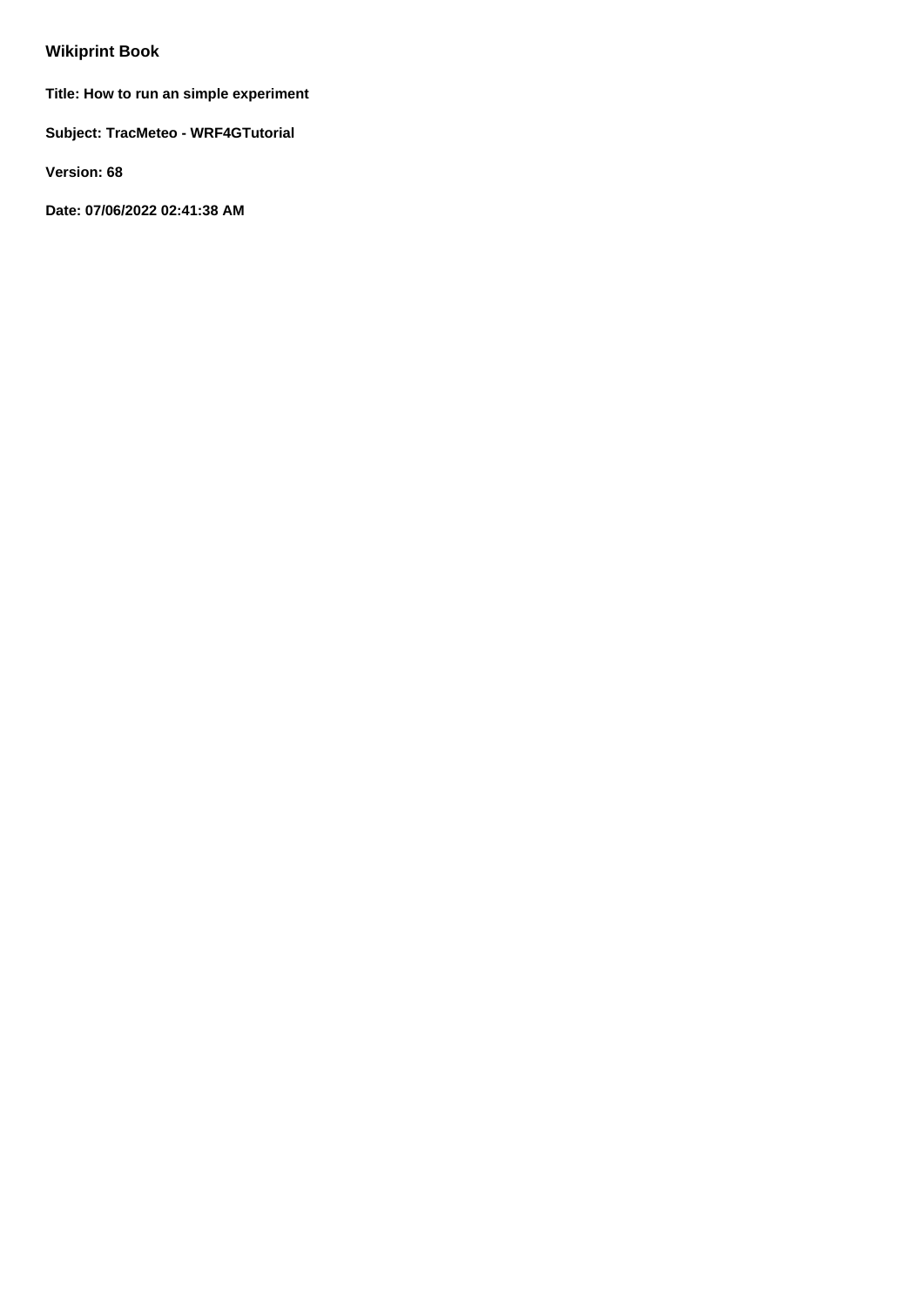## **Table of Contents**

## **How to run an simple experiment 3**

Start wrf4g\_framework and list computing resources 3 Prepare and submit the test experiment 3 Check the experiment output and log 4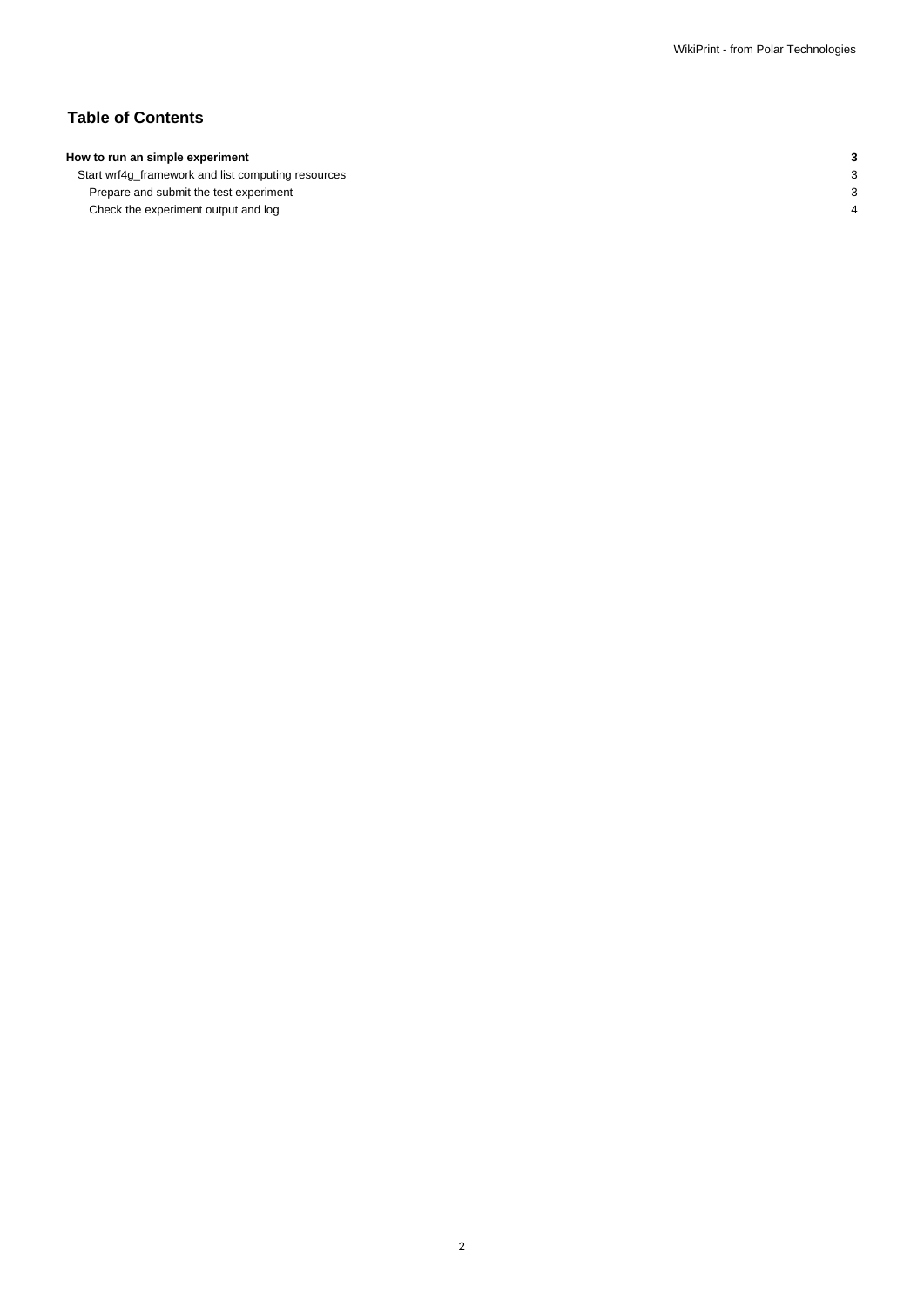## **How to run an simple experiment**

Before you start this tutorial make sure that WRF4G is correctly installed on your machine. To do so follow the [Installation instructions](https://meteo.unican.es/trac/wiki/WRF4GInstall)

### **Start wrf4g\_framework and list computing resources**

Firstly, check if [WRF4G framework](https://meteo.unican.es/trac/wiki/WRF4GFrameworkConfiguration) is running:

```
[user@localhost ~]$ wrf4g_framework status
DRM4G (GridWay) is NOT running
WRF4G_DB (MySQL) NOT running
```
if WRF4G framework is not running, you should execute:

```
[user@localhost ~]$ wrf4g_framework start
Starting DRM4G (GridWay) .... OK
Starting WRF4G_DB (MySQL) ... OK
```
By doing this, you will start the services that manage the CR and keep track of the experiments.

Note that if you do not start wrf4g\_framework, you won not be able to work with WRF4G.

By default, WRF4G framework is configured to use the computer where WRF4G has been installed. In order to list the CR available, run the following command:

```
[user@localhost ~]$ wrf4g_resources
HID PRIO OS ARCH NODES(U/F/T) LRMS HOSTNAME
0 1 GNU/Linux2.6.32 x86_64 0/1/1 FORK mycomputer
```
If you want to modify your CRs see [framework4g.conf](https://meteo.unican.es/trac/wiki/WRF4Gframework4g_conf#ComputingResources)

#### **Prepare and submit the test experiment**

Go to the directory where the experiment configuration files are located:

**[**user@localhost ~**]**\$ cd \$WRF4G\_LOCATION/experiments/single\_test

Edit [experiment.wrf4g](https://meteo.unican.es/trac/wiki/WRF4Gexperiment_wrf4g) and check its configuration. If you want to know more information about this experiment, you should see [resources.wrf4g](https://meteo.unican.es/trac/wiki/WRF4Gresources_wrf4g) as well.

Run [wrf4g\\_prepare](https://meteo.unican.es/trac/wiki/WRF4GCommandLineTools#wrf4g_prepare) to prepare the experiment:

```
[user@localhost ~]$ wrf4g_prepare
Preparing namelist...
WRFV3/run/namelist.input
WRF Check Warning: CAM radiation selected but paerlev/levsiz/cam_abs_dim1/cam_abs_dim2 was not set. Fixing...
WRF Check Warning: radt is shorter than dx (0.500000)
---> Single params run
---> Continuous run
       ---> cycle_chunks: test 2011-08-28_12:00:00 2011-08-30_00:00:00
              ---> chunks 1: test 2011-08-28_12:00:00 2011-08-29_00:00:00
               ---> chunks 2: test 2011-08-29_00:00:00 2011-08-29_12:00:00
               ---> chunks 3: test 2011-08-29_12:00:00 2011-08-30_00:00:00
```
Check the experiment status with [wrf4g\\_status.](https://meteo.unican.es/trac/wiki/WRF4GCommandLineTools#wrf4g_status) You will see that the experiment is in P (Prepared status).

**[**user@localhost ~**]**\$ wrf4g\_status Experiment P W R D F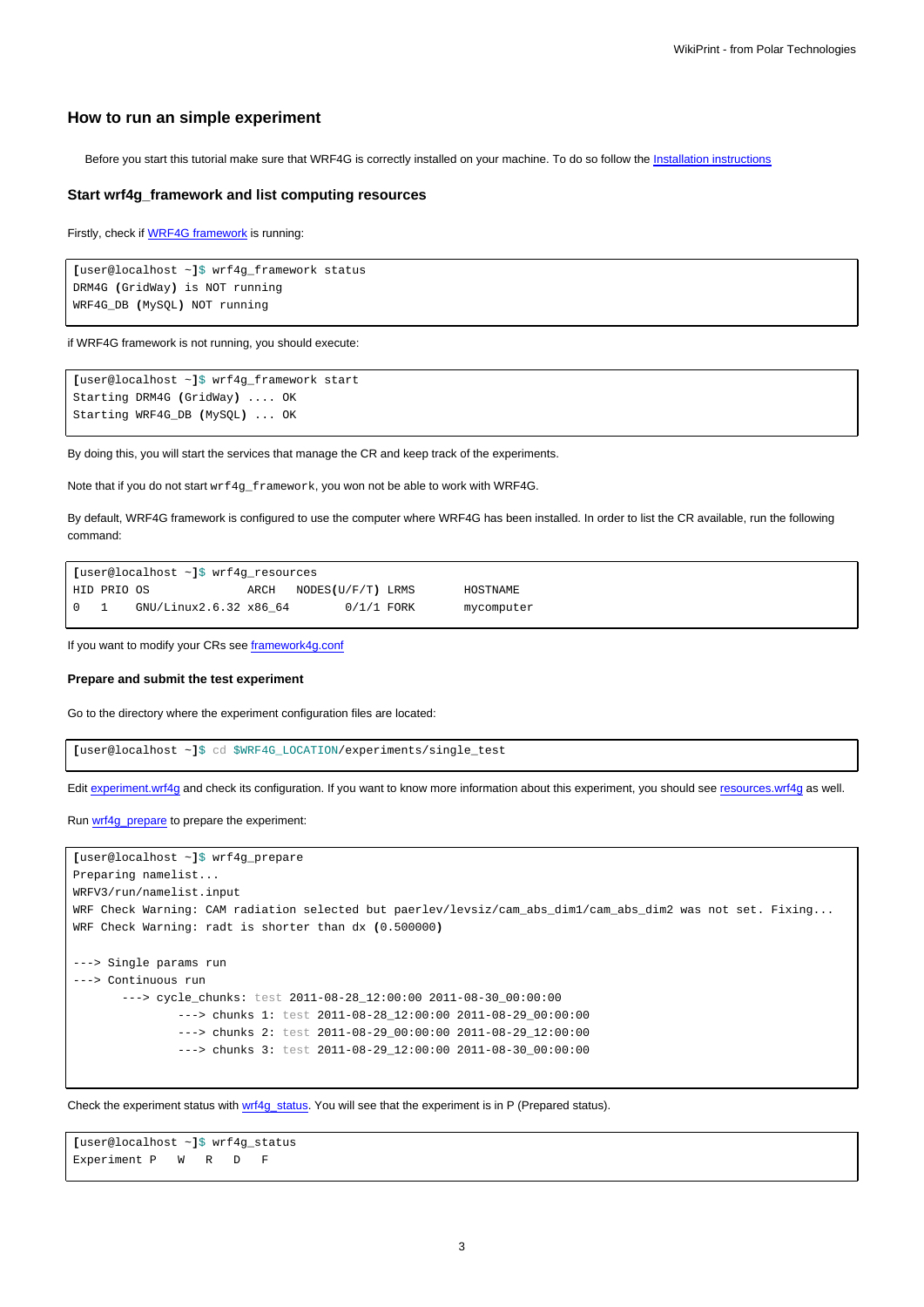| test                                           | 1 0 |  | $\Omega$                 |   |     |                      |                          |          |           |
|------------------------------------------------|-----|--|--------------------------|---|-----|----------------------|--------------------------|----------|-----------|
| [user@localhost $\sim$ ]\$ wrf4q status --lonq |     |  |                          |   |     |                      |                          |          |           |
| Realization                                    |     |  | GW                       |   |     | Stat Chunks Comp.Res | WN                       | Run.Sta  | ႜೢ<br>ext |
| test                                           |     |  | $\overline{\phantom{m}}$ | Р | 0/3 | -                    | $\overline{\phantom{a}}$ | Prepared | $-0.00$   |

Submit the experiment with [wrf4g\\_submit](https://meteo.unican.es/trac/wiki/WRF4GCommandLineTools#wrf4g_submit) and check the status for a minute. You will see how the status of the experiment change into: submitted, downloading input data, ungrib, metgrid, real and wrf.

```
[user@localhost ~]$ wrf4g_submit
Submitting realization: "test"
     Submitting Chunk 1: 2011-08-28_12:00:00 2011-08-29_00:00:00
     Submitting Chunk 2: 2011-08-29_00:00:00 2011-08-29_12:00:00
    Submitting Chunk 3: 2011-08-29_12:00:00 2011-08-30_00:00:00
[user@localhost ~]$ wrf4g_status
Experiment P W R D F
test 0 1 0 0 0
[user@localhost ~]$ wrf4g_status --long
Realization GW Stat Chunks Comp.Res WN Run.Sta ext %
test 0 W 1/3 - - Submitted - 0.00
[user@localhost ~]$ wrf4g_status --long
Realization GW Stat Chunks Comp.Res WN Run.Sta ext %
test 0 \tW 1/3 - localhost ungrib - 0.00
[user@localhost ~]$ wrf4g_status --long
Realization GW Stat Chunks Comp.Res WN Run.Sta ext %
test 0 W 1/3 - localhost metgrid - 0.00
[user@localhost ~]$ wrf4g_status --long
Realization GW Stat Chunks Comp.Res WN Run.Sta ext %
test 0 R 1/3 mycomputer localhost real - 0.00
[user@localhost ~]$ wrf4g_status --long
Realization GW Stat Chunks Comp.Res WN Run.Sta ext %
test 0 R 1/3 mycomputer localhost WRF - 0.00
[user@localhost ~]$ wrf4g_status --long
Realization GW Stat Chunks Comp.Res WN Run.Sta ext %
test 0 R 2/3 mycomputer localhost Submitted - 33.33
[user@localhost ~]$ wrf4g_status --long
Realization GW Stat Chunks Comp.Res WN Run.Sta ext %
test 0 R 3/3 mycomputer localhost Finished 0 100.00
```
The experiment has to finish with **ext** option **0** which means it has finalized correctly. If **ext** has a different code, you can look up more information about it in [WRF4G errors](https://meteo.unican.es/trac/wiki/WRF4GErrors)

#### **Check the experiment output and log**

The location where output and log files are stored is defined with the WRF4G\_BASEPATH variable in [resources.wrf4g.](https://meteo.unican.es/trac/wiki/WRF4Gresources_wrf4g) Check \$WRF4G\_LOCATION/etc/resources.wrf4g to find where \$WRF4G\_BASEPATH is pointing. You will see that it is pointing to \$WRF4G\_LOCATION/repository/output. Go to \$WRF4G\_LOCATION/repository/output/test/test and see the directory structure and the output files.